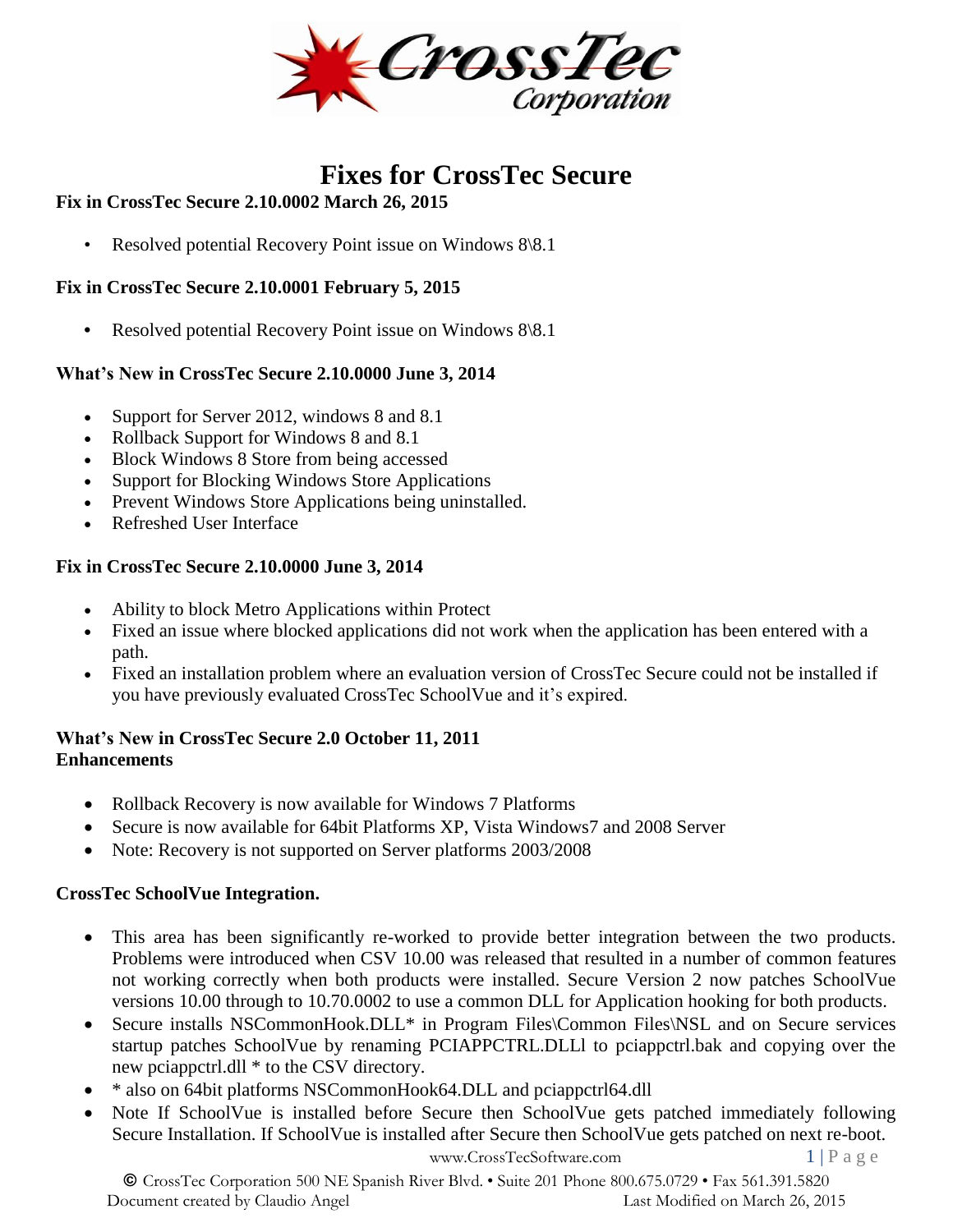

#### **Fix in CrossTec Secure 2.0 October 11, 2011**

- IN30384 Desktop tab support added to Remove 'Default Programs' on Vista and above
- IN30385 Desktop tab support added to Remove 'Recent Items' on Vista and above
- IN30391 Folders tab support added to Disable 'Send to Menu' on Vista and above
- IN14928 Fixed an intermittent problem on XP which resulted in two system tray icons being displayed
- IN15046 Recovery point creation/updates are now processed for users that are excluded from other protection settings.
- IN28954 Fixed intermittent problems associated with adding/removing block on network drives. Now blocks access rather than hiding drive.
- IN28964 Fixed problem where when both Logoff and shutdown were blocked that Logoff button was still available for selection
- IN29710 Fixed problem where creating or updating a Disk Recovery point sometimes fails to occur on save and is delayed until subsequent re-boot.
- IN29881 Fixed problem where it was possible to delete files/folders by dragging them to the recycle bin when delete was restricted in the Folders tab
- IN29882 More meaningful message now displayed when attempting to create restricted files
- IN30479 Now prevents users entering a drive without a folder location in the recovery folder exclusion dialog.
- IN30428 No longer able to delete files/folders on a USB device when Secure set to no Read/Write access
- IN30192 No longer able to rename files/folders on a USB device when Secure set to no Read/Write access
- IN30533 Fixed problem on Vista where Recovery Point could become unusable if 'Language Pack clean-up' scheduled task is run after rollback point created.
- IN30201 Dialog now displayed advising user when Rollback Point being deleted.
- IN28931 On systems where the boot drive is not the active partition, Re-imaging the boot drive with a 3<sup>rd</sup> party Imaging tool (e.g ghosting on a clean OS Image) while there is an active Recovery Point results in a Recovery point menu item being left in the boot menu. Selecting the Recovery point from the menu understandably results in a failed boot. The unwanted Recovery boot menu item can be manually removed using the system tool BCDEDIT. However if Secure was also set to 'Auto Rollback' the normal boot menu item is not available. In version 2 to deal with this potential problem a short delay has been introduced allowing time to use the up/down cursor key during 'Auto-Rollback' to allow the alternate menu selection to be taken.

# **Fix in CrossTec Secure 1.51F1 December 20th 2007**

- Fixed Control Panel issue 2003
- Installer now installs MFC Updates if required
- Fixed problem using central lockdown.dat in Windows 2000
- Prevented executable being executed from batch file on a disabled USB device
- Resolved conflict with ULEAD Video Studio 7
- Fixed a conflict with Sage